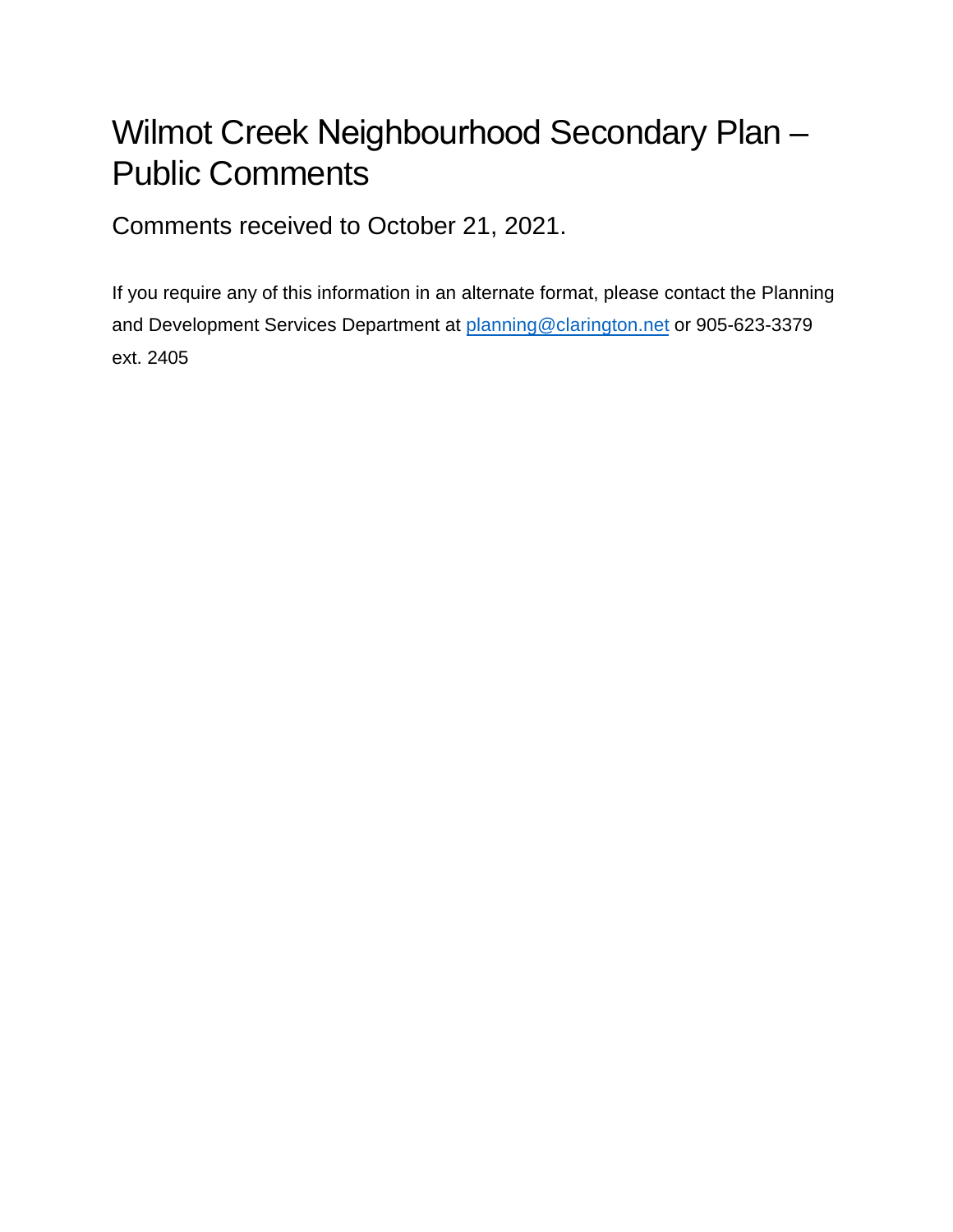| From:    | Grea S                          |
|----------|---------------------------------|
| To:      | Backus, Lisa                    |
| Subject: | Wilmot Creek Neighbourhood Plan |
| Date:    | October 5, 2021 6:00:21 PM      |

You don't often get email from @hotmail.com. Learn why this is important

**EXTERNAL** 

Hello,

I am just writing a brief note regarding the Wilmot Creek Neighbourhood Plan.

I know the current residents have been battling the Railroad companies over the whistle cessation.

It is getting frustrating that the Municipality is paying so much money on this.

I think that in the plan there should be wording that recommends the builder pay for the whistle cessation and pays back the municipality for funds already spent.

These developers are profiting a ton over the past few years and its time they give back to local residents and support the communities they are building.

Very much appreciated!

Greg Smith

Get Outlook for Android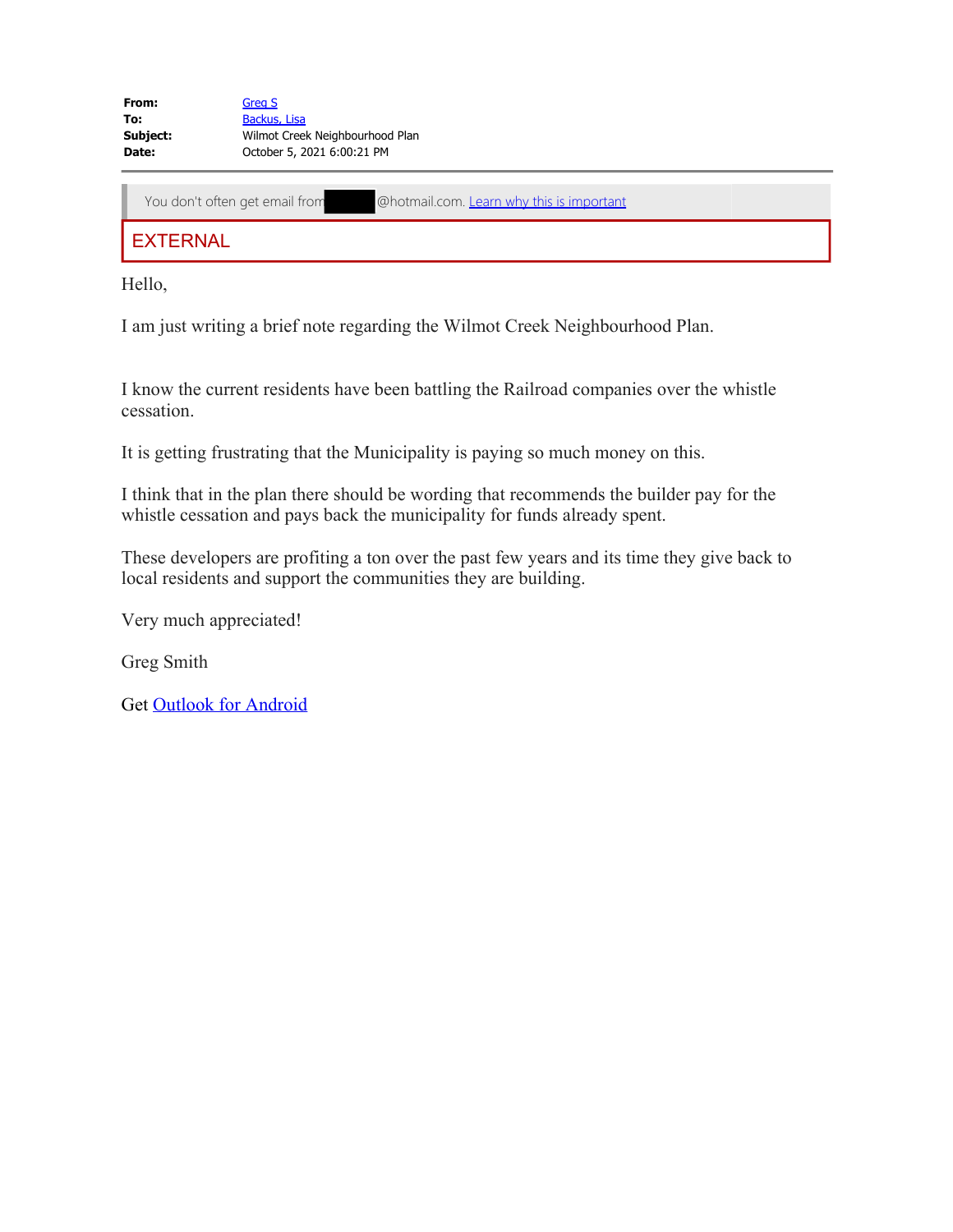Sunsect, Conneurs Re: WinerCheese/VEICHBourners Seconders Red CLAUTEN M. MORGAN P. ENG. 27 Kissine BRIDGE LANE NEWCASTLE ON LIBOB2  $905 - 1$ Oct 7, 2021. To WHOM IT MAY CONCERN.

/ AM A RETIRED PROFESSIONAL ENCINEER, AND / 4AUF 21Ves in Wiener Creek snee 2015. Inver pour OUT / AM NOT AN NIMBY! / BELIEVE VENY STRENGLY THAT EVERYBOOY DESCAVES A GOOD HOME, SC / RO NOT APPOSE THIS PROPOSAL BUT / DO HAVE SOME CONCERNS THAT SHOUD BE CONSIDERED BEFORE THIS PROPOSAL IS APPROVED.

1. THE CONTRACTORS MOST DO A MOCH BEFFOR VOB IN KEEPING DOST AND NOISE TO A MINIMON. 1HE KAITLIN DEVELOPMENT West OF BENNETT KOAD HAS DONE A VERY POOR JOB ON BOTH ISSOES. MY HOME AND OMR IS CONSTANTLY COUCHED IN DOST AND NOISE IS VERY LOOD AND AISTORBING.

L. Hecess To WILMET CREEK MOST 160 MAIN TAINED WITHOUT FREQUENT INTERVATIONS. NORING THE KARLIN PROVECT BONNETT KEAD WAS GITHER CLOSED, OR TRAFFIC RESTRICTED FREQUENTLY. THERE ARE ONLY TWO ACCESS ROADS TO WICHET CREEK AND THEY MUST BE KEPT OPEN.

(Nort PAGO)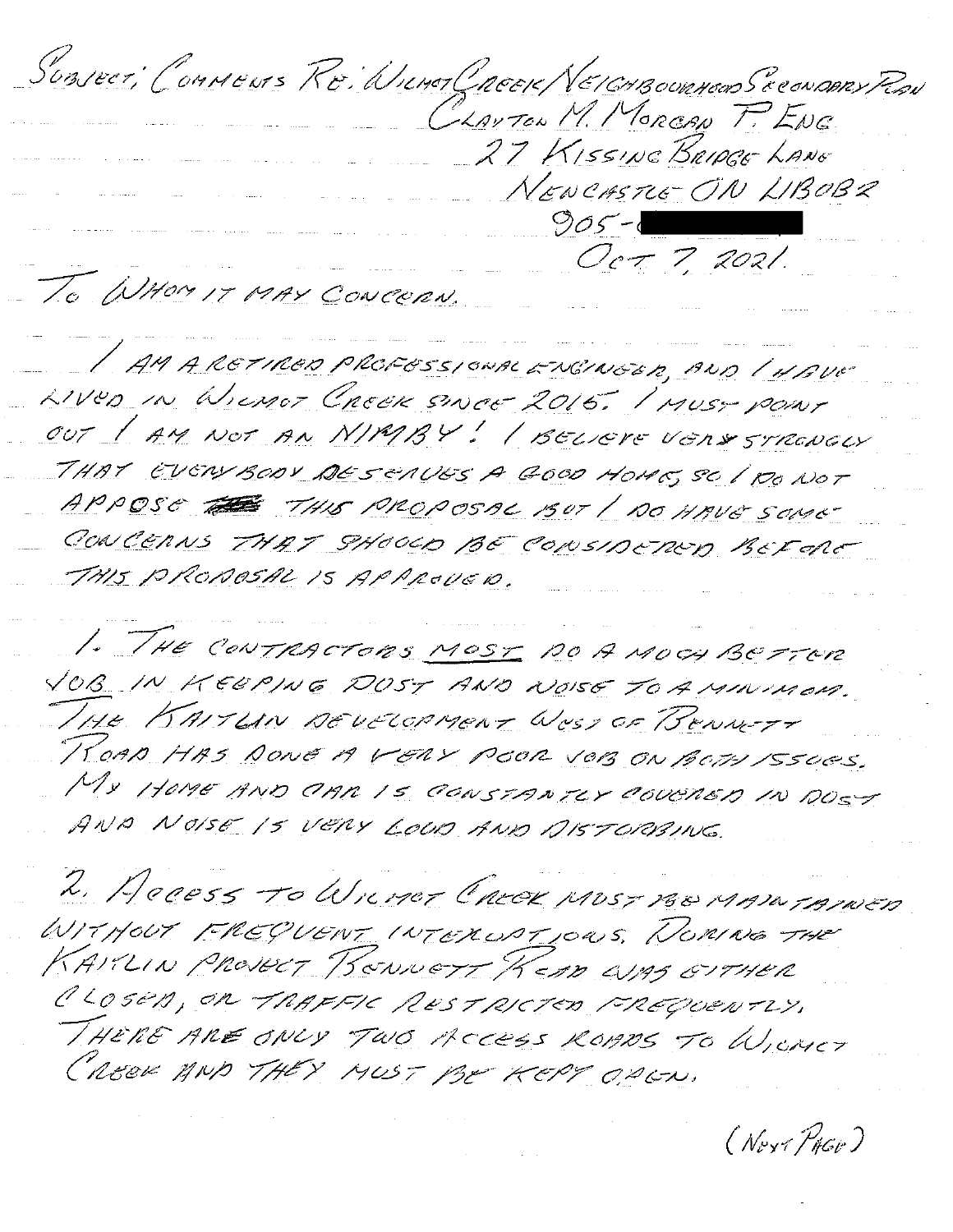3. THERE MOST BE NO INTERCRITION IN UTTERTY SERVICES, HOOSING DOUGLOPHONES IN NEWEASTLE VILLAGE RESOCTED IN WATER IV TERUPTIONS FOR MORE THAN / DAY, WE ALSO HAD A GAS INTERLATION IN WINTER FOR OVER 24 HOURS. THIS MOST BE TAKED INTO CONSIDERD TICK

4. THE NEW AEVELOPMENT MEST HAVE ITS OWN RECRESSIONAL FACILITY, THE WILLOCT WILECCHOUS IS FOR EXISTING WILMEY RESIDENTS.

a sa karang sa kalawang kalawang kalawang kalawang sa karang sa karang sa karang sa karang sa karang sa karang<br>Karang sa karang sa karang sa karang sa karang sa karang sa karang sa karang sa karang sa karang sa karang sa

a sa karang sa kabupatèn Kabupatèn Kabupatèn Kabupatèn Kabupatèn Kabupatèn Kabupatèn Kabupatèn Kabupatèn Kabup<br>Kabupatèn Kabupatèn Kabupatèn Kabupatèn Kabupatèn Kabupatèn Kabupatèn Kabupatèn Kabupatèn Kabupatèn Kabupatèn

 $\mathcal{O}(\mathcal{O}(n^2))$  . The contract of the set of the set of the set of the set of the set of the set of the set of the set of the set of the set of the set of the set of the set of the set of the set of the set of the set

 $\mathcal{L}^{\mathcal{L}}(\mathcal{L}^{\mathcal{L}})$  and  $\mathcal{L}^{\mathcal{L}}(\mathcal{L}^{\mathcal{L}})$  and  $\mathcal{L}^{\mathcal{L}}(\mathcal{L}^{\mathcal{L}})$  and  $\mathcal{L}^{\mathcal{L}}(\mathcal{L}^{\mathcal{L}})$ 

 $\label{eq:2} \mathcal{L} = \mathcal{L} \left( \mathcal{L} \right) \mathcal{L} \left( \mathcal{L} \right)$ 

 $\mathcal{L}^{\text{max}}_{\text{max}}$  , where  $\mathcal{L}^{\text{max}}_{\text{max}}$ 

Regtor M May

 $\mathcal{L}_{\text{max}}$  , where  $\mathcal{L}_{\text{max}}$ 

 $\label{eq:2.1} \mathcal{L}(\mathcal{L}(\mathcal{L})) = \mathcal{L}(\mathcal{L}(\mathcal{L})) = \mathcal{L}(\mathcal{L}(\mathcal{L})) = \mathcal{L}(\mathcal{L}(\mathcal{L})) = \mathcal{L}(\mathcal{L}(\mathcal{L}))$ 

 $\alpha$  , and the set of the set of the set of the set of the set of the set of the set of the set of the set of the set

. We assume that the same spectral in the same spectral in the same spectral in the same spectral in the same spectral in the same spectral in the same spectral in the same spectral in the same spectral in the same spectr

 $\label{eq:2.1} \frac{1}{\sqrt{2\pi}}\int_{\mathbb{R}^3}\frac{1}{\sqrt{2\pi}}\int_{\mathbb{R}^3}\frac{1}{\sqrt{2\pi}}\int_{\mathbb{R}^3}\frac{1}{\sqrt{2\pi}}\int_{\mathbb{R}^3}\frac{1}{\sqrt{2\pi}}\int_{\mathbb{R}^3}\frac{1}{\sqrt{2\pi}}\int_{\mathbb{R}^3}\frac{1}{\sqrt{2\pi}}\int_{\mathbb{R}^3}\frac{1}{\sqrt{2\pi}}\int_{\mathbb{R}^3}\frac{1}{\sqrt{2\pi}}\int_{\mathbb{R}^3}\frac{1$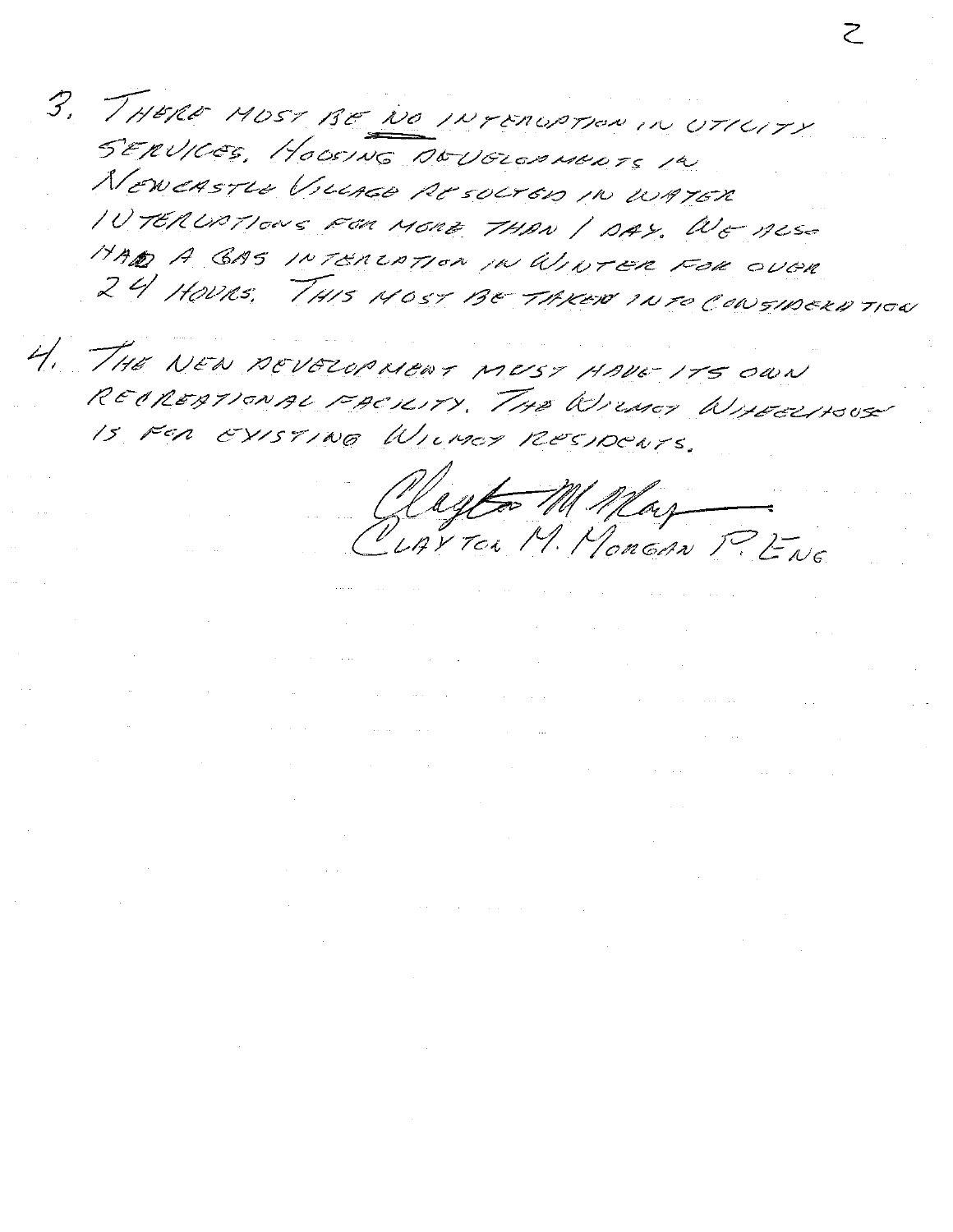| From:    | Doug Raine                               |
|----------|------------------------------------------|
| To:      | <b>WilmotCreek</b>                       |
| Subject: | Wilmot creek neighborhood secondary plan |
| Date:    | October 8, 2021 6:07:45 PM               |

| Some people who received this message don't often get email from<br>why this is important | @gmail.com. Learn |
|-------------------------------------------------------------------------------------------|-------------------|
| <b>EXTERNAL</b>                                                                           |                   |

Building a subdivision for seniors between the 401 and the railway tracks, essentially under the high voltage power lines is insanity. I cannot believe that any city planners or councilors would allow thier parents to live there.

Why would anyone but a completely deaf person buy a place there. There will be no end of noise complaints. What about the high voltage power lines?

The mind boggles at the thoughtless of any public planning department approving this.

Doug Raine Bowmanville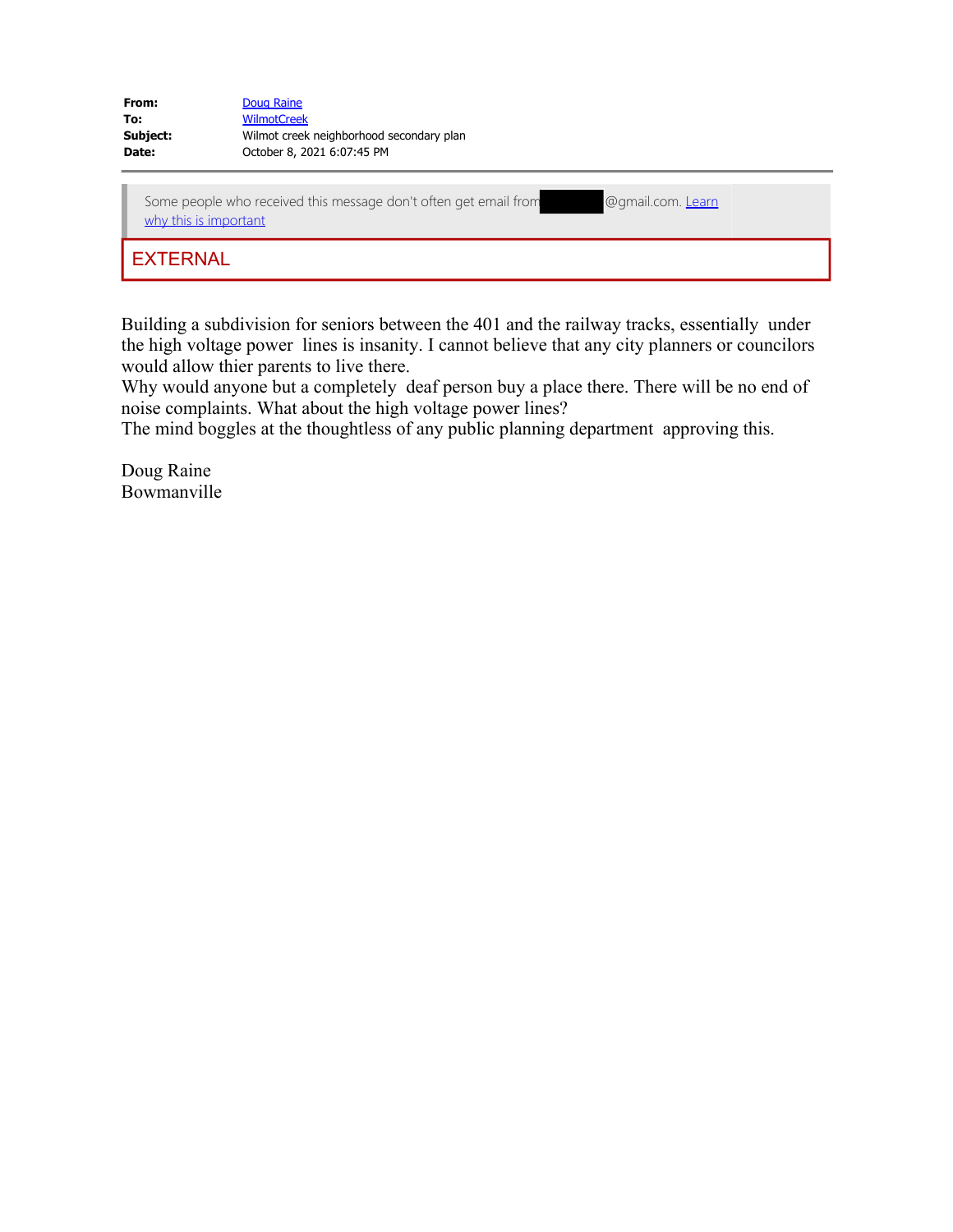**From:** WJ FLETCHER To: Backus, Lisa **Subject:** Wilmot Creek Secondary Plan - Fletcher **Date:** October 13, 2021 10:31:08 AM

## **EXTERNAL**

Hi Lisa

I have reviewed the materials in your e-mail, excellent presentation and reports.

I do have two questions for you.

1) Will the secondary plan layout the percentage for the different types of housing? (e.g. affordable housing % vs market value % vs senior % vs assisted living%).

2) Have the engineers figured out how the road, utilities (electric, gas, cable) and infrastructure (water, sewer, storm water) will cross Rickard Creek without destroying this environmentally sensitive area? Is there a possibility that the land east of Rickard Creek can be retained as natural lands without development?

Thank you and have a great day

Jim Fletcher 8 Littlebrook Road Newcastle, ON L1B 1A4 647-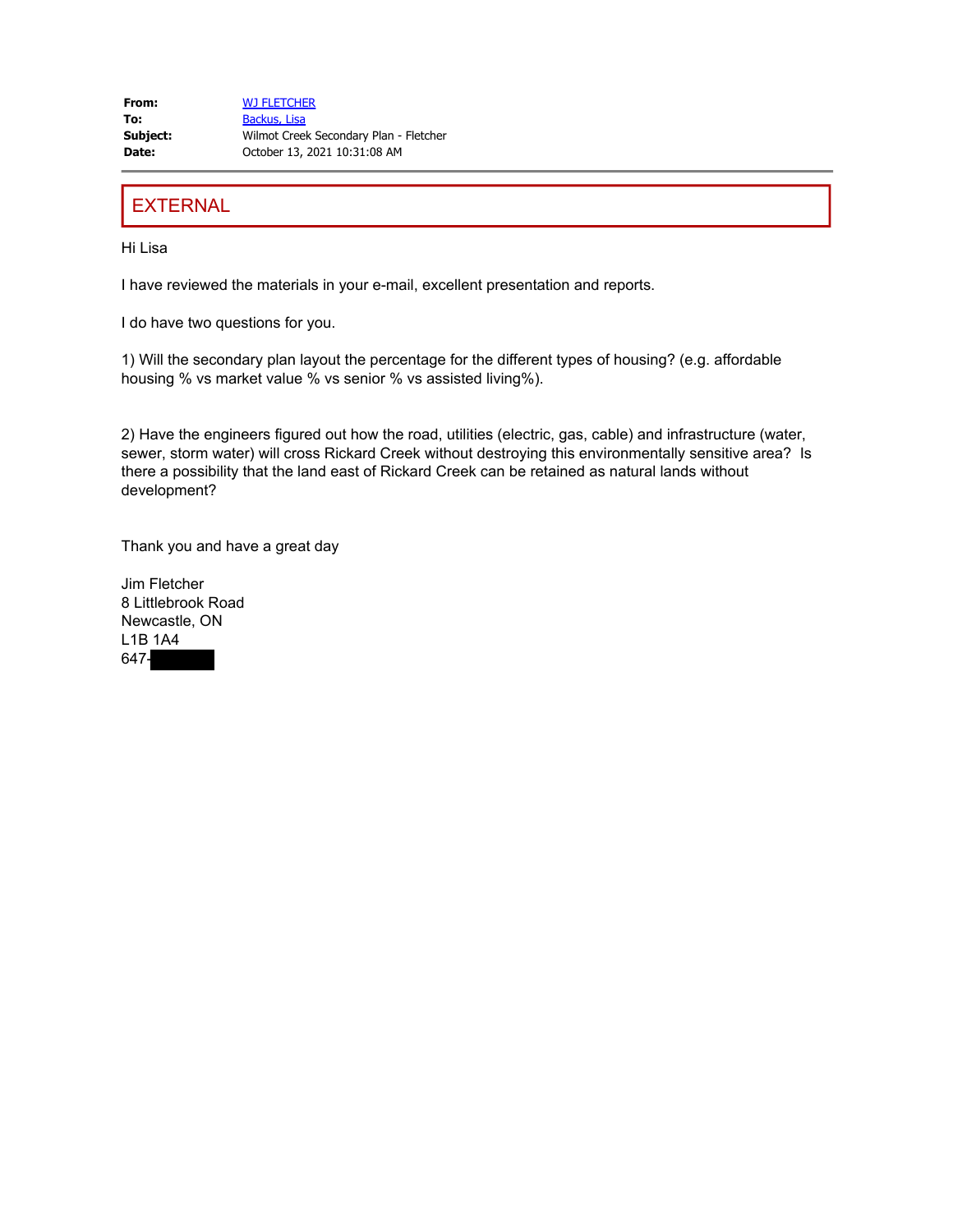| From:    | Janet Knights-Hickey                                  |
|----------|-------------------------------------------------------|
| To:      | <b>WilmotCreek</b>                                    |
| Cc:      | James Grimley, tim hickey@live.ca, Christina Campbell |
| Subject: | Upcoming PIC for Wilmot Creek Community               |
| Date:    | October 8, 2021 11:26:51 AM                           |

Some people who received this message don't often get email from @live.ca. Learn why this is important

## **EXTERNAL**

Good afternoon Lisa/Julia. As a resident of Wilmot Creek Adult community, I am most concerned that this plan highlights a few times that this has nothing to do with our existing community. However, I don't understand how it cannot. We already have issues with people from outside the community ignoring the fact that this is private property and riding their bikes, using our amenities, etc. This new community will bring potentially more unwanted traffic. The access to our community seems to be from the lake front path and people taking short cuts through the existing green space. I hope that there is a plan to keep the new community population out of our community. We pay a great deal of monthly maintenance to Capreit for our amenities. Residents do not want people from outside of the community using them. We've already had a number of break-ins in our senior community despite our rather isolated location. The increased population and its proximity will likely bring more risk to the existing Wilmot Creek Seniors Community.

After reviewing the plans attached in your email, I'm not clear on how the Bennett Road gated entrance will change. Is there a more detailed plan / blue print that available.